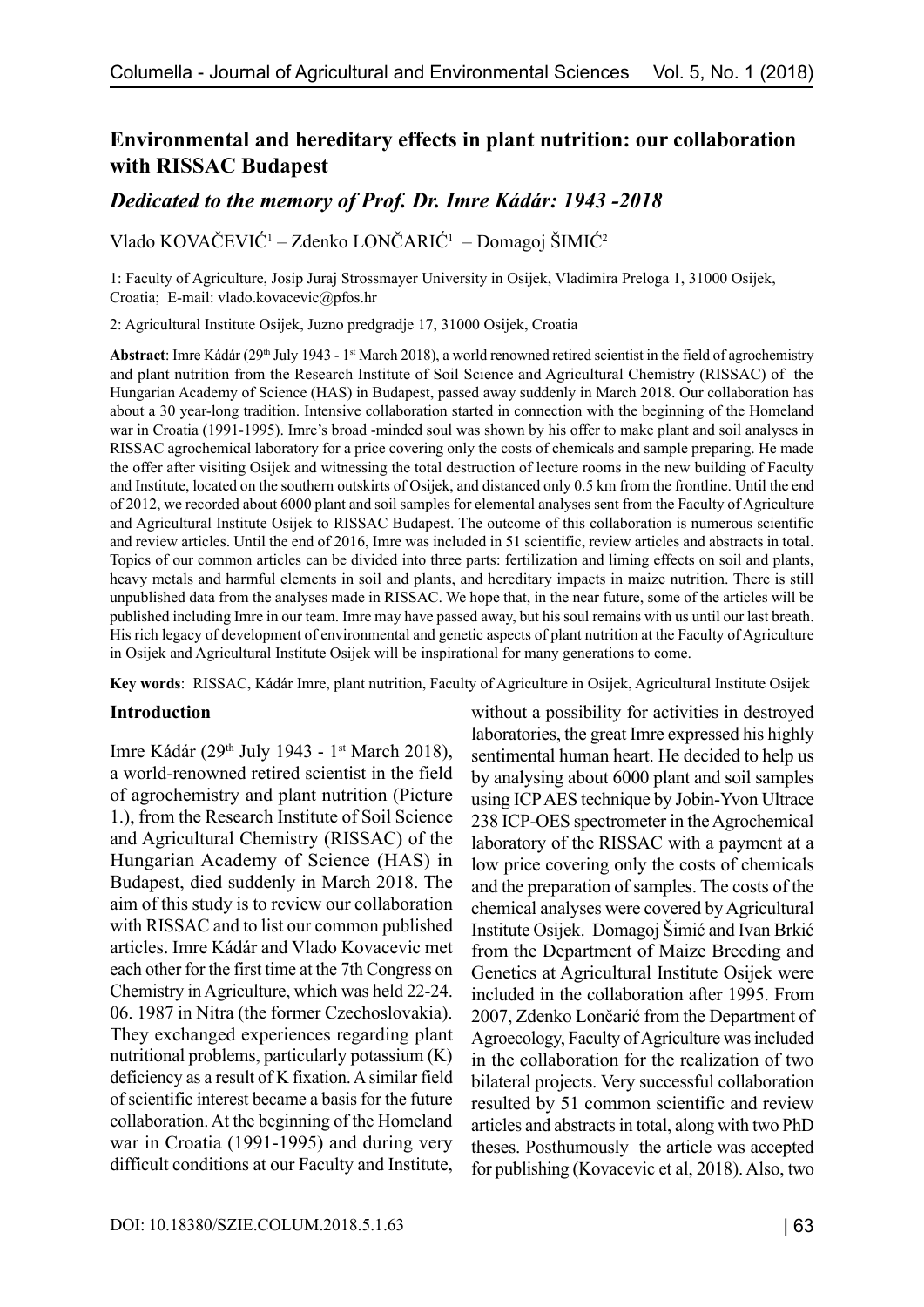Hungarian - Croatian bilateral projects (the national principal investigators Imre Kádár and Zdenko Lončarić) were realized as follows: "Soil chemical properties impact on heavy metals availability and concentrations in field crops" (01.08.2007 – 31.07.2009: Picture 2) and "Heavy metals from farm to fork (protection of food chain)" (01.09.2009 – 31.08.2011). Also, Imre Kádár was an exterior co-worker in our national project "Overcoming limits of maize growing on acid soils by fertilization and genotype" (the 2006-2013 period – code 079- 0730463-0447, the principal investigator Vlado Kovačević).

## **Material and methods**

We reviewed our common articles with Imre Kádár published in the period from 1996 to 2016. The articles can be divided into three topics: fertilization and liming effects on soil and plant, heavy metals and harmful elements in soil and plants, and hereditary impacts in maize nutrition. The subject of some articles includes two topics. Also, some of the titles were first published as an abstract only, and then completed as an article with the same title. Also, two Hungarian - Croatian bilateral projects (principal investigators Imre Kádár and Zdenko Lončarić) supported by both State Ministries of Science (from 2007 to 2011) were shown.

### **Results and discussion**

The topic of majority of our articles with Imre Kádár is the impact of fertilization and liming on soil and plant properties (Andric et al., 2016; Kádár et al., 1997, 1998, 2010; Iljkić et al., 2013; Kovačević and Kádár, 1998, 1999; Kovačević et al., 1996a, 1998, 1999, 2000, 2002a, 2009a, 2009b, 2010a, 2010b, 2010c, 2010d, 2011a, 2011b, 2013a, 2013b, 2014, 2015a, 2015b; Rastija et al., 2009; Lončarić et al., 2011b; Regalyi et al., 2010; Karalić et al., 2010, 2011; Rekasi et al., 2010). Thanks to these and many other articles that originated from our collaboration, a great step was made in the knowledge of soil and plant nutritional problems on some less fertile soils in Croatia: potassium (Kádár et al., 1998; Kovačević et al., 2010a), phosphorus (Kovačević et al., 2010c)

and zinc (Kovačević et al., 1998, 2015a, Šimić et al., 2012) deficiencies.

Heavy metals and other harmful elements in soil and plants were elaborated mainly with the aspect of environmental pollution and some articles were focused on the role of hereditary factors (Kádár et al., 2010, 2011; Kovačević et al., 2002a, 2002b, 2002c, 2002d, 2004, 2010d, 2011a, 2011b, 2012; Lončarić et al., 2010, 2011a, 2011b, 2012a, 2012b, 2012c; Rastija et al., 2016; Rekasi et al., 2010; Šimić et al., 2004, 2012). Concentrations of heavy metals in ecosystems are continuously increasing due to industry and traffic, power plants and agriculture. In general, arable soils in the eastern Croatia are clean unpolluted soils well below the limits for conventional and organic agriculture, especially considering total concentrations of toxic heavy metals Pb and Cd. Excessive concentrations of heavy metals were found mainly in the soils of urban areas of Croatia. Preserving the fertility of soils, liming, adequate fertilization, and plant protection, the choice of plant species and genotypes, of feed and animal products are the basis for a lower input of toxic heavy metals into the food chain (Lončarić et al., 2012a, 2012b; Rastija et al., 2016). Genotype aspects of maize mineral nutrition alone or in combination with soil and fertilization, are the topics of some common articles (Andrić et al., 2016; Brkić et al., 2003, 2004; Kovačević et al., 1996a, 1996b, 1997, 1998, 2002b, 2002c, 2002d, 2004, 2011a, 2011b, 2012; Šimić et al., 2002, 2004, 2005, 2012). Two PhD theses, focused on the genetic aspect of maize nutrition, were developed from the results made in RISSAC and defended at the Faculty of Agriculture in Osijek as follows: Environmental and heredity effects on yield and concentrations on phosphorus, potassium, manganese and zinc in maize (Rastija Mirta – July 11, 2006); Impacts of genotype and soil on phosphorus and potassium status in maize (Vragolović Antun - October 27, 2010). Our findings regarding considerable differences in contents of micronutrients in grain of maize hybrids could be used to alleviate micronutrient malnutrition, particularly by widely extended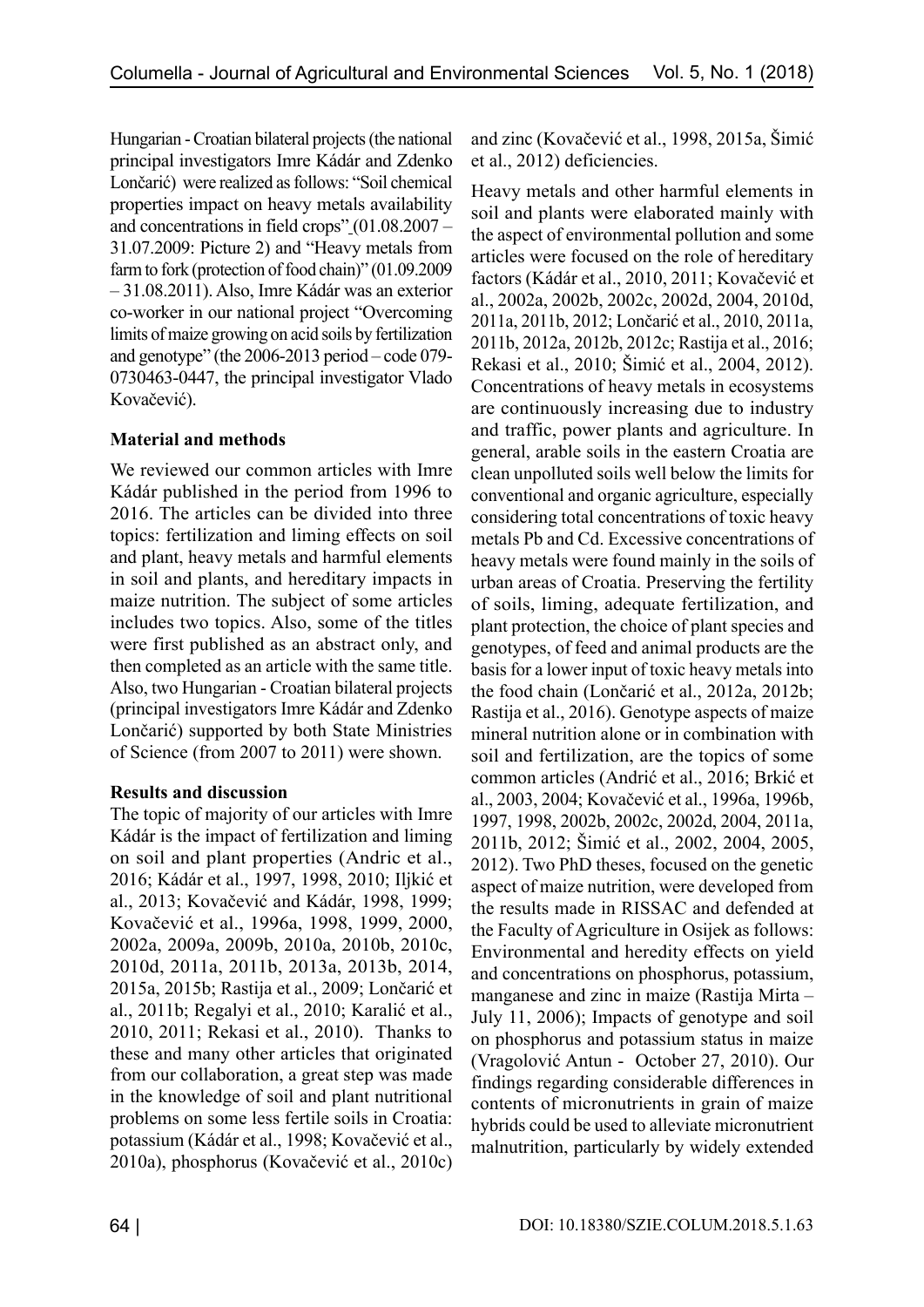

*Picutre 1.* Imre Kadar (1st June 2007: Joint International Conference on Long-term Experiments): the Nyírlugos Field Trials



*Picutre 2.* visit to RISSAC (April 8, 2008): from left to right: Vlado Kovacevic, Blazenka Bertic, Imre Kádár and Zdenko Loncaric

iron and zinc (Šimić et al., 2005). Namely, we found significant differences among 121 maize genotypes in grain, iron and zinc ranging from 11.0 to 60.7 mg Fe/kg and from 11.9 to 33.2 mg Zn/kg on dry matter basis (Brkić et al., 2004). Based on some results, hereditary aspects of maize nutrition were used for improvement of yields on soils of limited fertility. For example, choice of maize hybrids characterized by specific K and Mg uptake under soil conditions of K-fixation and excessive amounts of available Mg contributed to yield increases without a considerable cost of potassium fertilization (Kovacevic et al., 1996a). Importance of boron in seed-production of maize hybrids and fertility of their parents was elaborated by Andrić et al. (2016).

### **Conclusion**

The collaboration between the RISSAC and the Faculty of Agriculture and Agricultural Institute Osijek has over a 30 year-long tradition. As result of this collaboration, numerous scientific, review articles, and two doctor theses were published. Until the end of 2016, Imre was included in 51 scientific, review articles and abstracts in total.

These contributions cover fertilization effects on soil and plant nutritional status, environmental and hereditary effects on maize nutrition and heavy metals status in soil and plants as affected by environment and heredity.

On behalf of the Faculty of Agriculture in Osijek and Agricultural Institute Osijek, we would like to express our sincere gratitude to professor Kádár for his work and results, inspiration, his friendly personality, and at the same time we would like to say farewell.

Dear Imre, rest in peace!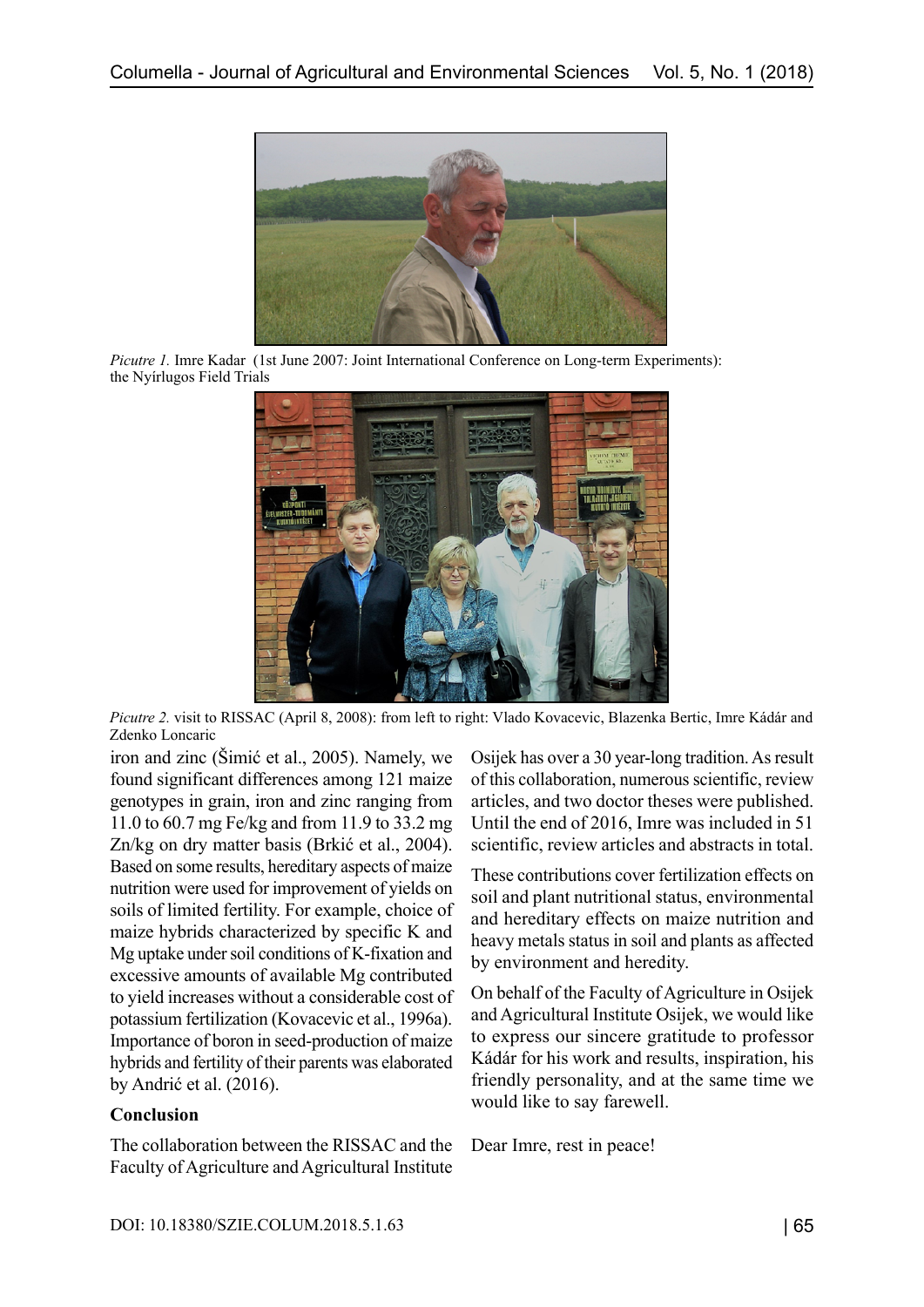### **References**

- Andrić L., Kovačević V., Kádár I**.,** Jambrović A., Plavšić H., Šimić D. (2016): Genotypic effects on boron concentrations and response on boron fertilization in maize inbred lines. Genetika **48** (1): 297-305. [http://www.](http://www.dgsgenetika.org.rs/abstrakti/vol48no1rad24.pdf) [dgsgenetika.org.rs/abstrakti/vol48no1rad24.pdf](http://www.dgsgenetika.org.rs/abstrakti/vol48no1rad24.pdf)
- Brkić I., Šimić D., Zdunić Z., Jambrović A., Ledenčan T., Kovačević V., Kádár I. (2003): Combining abilities of Corn-belt inbred lines of maize for mineral content in grain. Maydica **48**: 293-297. [http://www.maiscoltura.](http://www.maiscoltura.it/maydica/maydica2003.html) [it/maydica/maydica2003.html](http://www.maiscoltura.it/maydica/maydica2003.html)
- Brkić I., Šimić D., Zdunić Z., Jambrović A., Ledenčan T., Kovačević V., Kádár I. (2004): Genotypic variability of micronutrient element concentrations in maize kernels. Cereal Research Communications **32** (1), 107-112.
- Iljkić D., Kovačević V., Kádár I., Rastija D. (2013): Impacts of liming and PK-fertilization on nutritional status of soil and maize yield. Növénytermelés **62** (Suppl.): 21- 24.
- Kádár I., Koncz J., Kovačević V., Marketić M. (1998): Effect of build-up K fertilization on two soil types of the Pannonian valley, In: "Fertilization for Sustainable Plant Production and Soil Fertility" (Editors: O. van Cleemput, S. Haneklaus, G. Hofman, E. Schnug and A. Vermoesen), Proceedings of the 11<sup>th</sup> World Fertilizer Congress of CIEC (International Scientific Centre of Fertilizers), 7-13 September 1997, Ghent, Belgium, Volume I, p. 282-288.
- Kádár I., Koncz J., Kovačević V., Marketić M. (1997): Effect of build-up K fertilization on two soil types of the Pannonian valley, In: "Congress Guide and Abstracts", 11<sup>th</sup> World Fertilizer Congress of CIEC (International Scientific Centre of Fertilizers): Fertilization for Sustainable Plant Production and Soil Fertility, 7-13 September 1997, Ghent, Belgium, p.190.
- Kádár I.,, Ragályi P., Lončarić Z., Kovačević V. (2010): Residual effect of superphosphate on a calcareous chernozem soil. In: Proceedings of 45<sup>th</sup> Croatian and 5<sup>th</sup> International Symposium of Agriculuture, Opatija 15-19 February 2010 (Maric S. and Lončarić Z. Editors) Faculty of Agriculture in Osijek, p. 766-770. [http://sa.agr.](http://sa.agr.hr/pdf/2010/sa2010_p0525.pdf) [hr/pdf/2010/sa2010\\_p0525.pdf](http://sa.agr.hr/pdf/2010/sa2010_p0525.pdf)
- Kádár I., Rékási M. Filep T., Lončarić Z., Ragályi P., Kovačević V. (2010): The fate of molybdenum contamination in the food chain In: Proceedings of  $45<sup>th</sup>$  Croatian and  $5<sup>th</sup>$  International Symposium of Agriculuture, Opatija 15-19 February 2010 (Maric S. and Lončarić Z. Editors) Faculty of Agriculture in Osijek, p. 761-765. [http://](http://sa.agr.hr/pdf/2010/sa2010_p0524.pdf) [sa.agr.hr/pdf/2010/sa2010\\_p0524.pdf](http://sa.agr.hr/pdf/2010/sa2010_p0524.pdf)
- Kádár I., Ragalay P., Lončarić Z., Kovačević V., Rastija M. (2011): Effect of aerial deposition on an experimental station near to Budapest, Hungary. In: Proceedings of 46th Croatian and 6th International Symposium on Agriculture. Opatija. Croatia. p. 107-111. [http://sa.agr.hr/pdf/2011/sa2011\\_proceedings.pdf](http://sa.agr.hr/pdf/2011/sa2011_proceedings.pdf)
- Karalić, K., Lončarić, Z., Popović, B., Kádár, I., Rékási, M., Rastija, D., Kerovec, D., Engler, M. (2010): The model of liming impact on soil properties. In: Book of abstracts of 45th Croatian and 5th International Symposium of Agriculuture, Marić, S., Lončarić, Z., editor(s). Osijek. Faculty of Agriculture in Osijek. 27-28.
- Karalić, K., Lončarić, Z., Popović, B., Rastija, D., Kádár, I. (2011): Micronutrients availability change in limed soils. In: Book of abstracts of 46<sup>th</sup> Croatian and 6<sup>th</sup> International Symposium of Agriculuture, Pospišil, M., editor(s). Zagreb. Agronomski fakultet Sveučilišta u Zagrebu. 11-12.
- Kovačević V., Antunović M., Bukvić G., Rastija M., Kádár I. (2004): Soil and genotype influences on heavy metals status in maize. Ekologia (Bratislava) **23** (1), 65-70. [http://147.213.211.222/sites/default/files/](http://147.213.211.222/sites/default/files/Ekol2004_1_065-070_Kovacevic.pdf) [Ekol2004\\_1\\_065-070\\_Kovacevic.pdf](http://147.213.211.222/sites/default/files/Ekol2004_1_065-070_Kovacevic.pdf)
- Kovačević V., Antunović M., Kádár I., Rastija M. (2002a): Influences of ameliorative fertilization on yields and status of harmful metals (Cd, Sr, Pb, Cr and Ni) in corn plants. In: Proceeding of the Second Intern. Conf. On Sustainalbe Agriculture for Food, Energy and Industry, Beijing, Sept. 8-13, 2002. p. 1664-1671.
- Kovačević V., Brkić I., Šimić D., Kádár I. (2010a): Potassium effects on field crop yields on an acid soil in northwestern part of Croatia. In: Soil Management and Potash Fertilizer Uses in West Asia and North Africa Region (Kirkby E. A. Editor) - Proceeding of the International Symposium of Potash Institute in cooperation with Ege University Faculty of Agriculture Bornova, Izmir Turkey, Antalya, Turkey 22-25 Nov. 2010. International Potash Institute Horgen, Switzerland, p.455-462.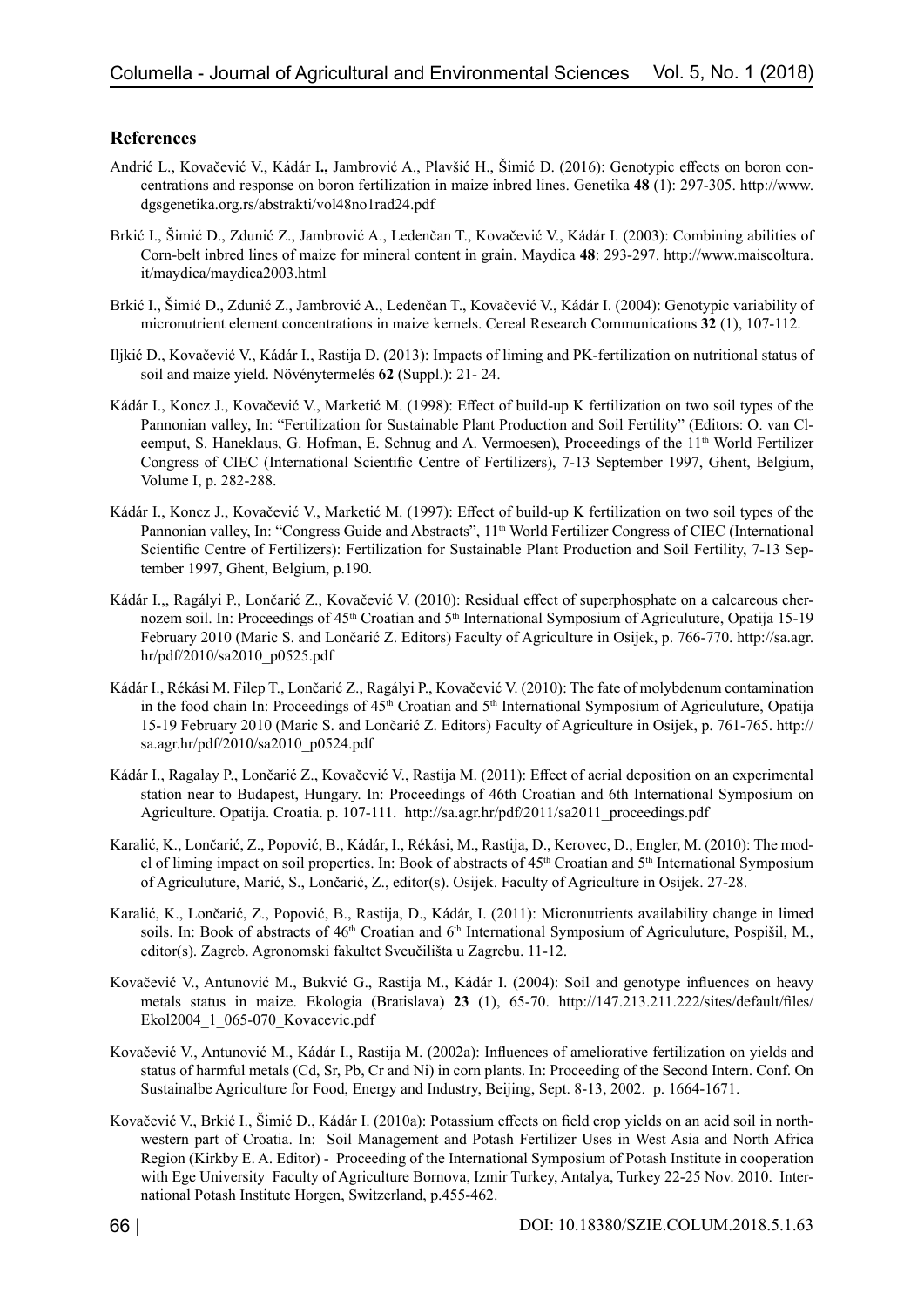- Kovačević V., Kádár I. (1998): Influence of fertilization and liming on maize, wheat and soybean status. In: Summaries of 16th World Congress of Soil Science, Summaries, Vol. I (Pedro, G. and Ruellan, A. Editors) Montpellier; ISSS, International Soil Science Society p. 246.
- Kovačević V., Kádár I**.** (1999): Influence of potassium fertilization and liming on maize, wheat and soybeans. In: Proceedings of Workshop C "Essential role of potasisium in diverse cropping systems" (A.E. Johnston Editor) organized by the International Potash Institute (IPI) at the 16th World Congress of Soil Science, 20- 26 August 1998, Montpellier, France., IPI Basel, Switzerland p.131-136. [https://www.ipipotash.org/udocs/](https://www.ipipotash.org/udocs/ESSENTIAL_ROLE_OF_POTASSIUM_IN_DIVERSE_CROPPING_SYSTEMS.pdf) [ESSENTIAL\\_ROLE\\_OF\\_POTASSIUM\\_IN\\_DIVERSE\\_CROPPING\\_SYSTEMS.pdf](https://www.ipipotash.org/udocs/ESSENTIAL_ROLE_OF_POTASSIUM_IN_DIVERSE_CROPPING_SYSTEMS.pdf)
- Kovačević V., Kádár I., Andrić L., Zdunić Z., Iljkić D., Varga I., Jović J. (2018): Environmental and genetic effects on cadmium accumulation capacity and yield of maize. Czech Journal of Genetics and Plant Breeding **54** – accepted for publishing.
- Kovačević V., Kádár I., Brkić I. (2000): Response of corn to potassium deficiency. In: X<sup>th</sup> International Colloquium for the Optimization of Plant Nutrition "Plant nutrition for the next millennium- nutrients, yield, qualityy and the environment (abstracts / El-Fouly M.M. Editor). Intern. Assoc. for the Optimization of Plant Nutrition, p. 205-206
- Kovačević V., Kádár I**.,** Brkić I., Josipović M. (1996a): Response of corn (Zea mays L.) hybrids to potassium fertilization on strong K-fixing soil. In: Proceedings, IX<sup>th</sup> International Colloquium for the Optimization of Plant Nutrition, 8-15. September 1996, Prague, Czech Republic, p.458-461.
- Kovačević V., Kádár I**.,** Brkić I., Marketić M. (1998): Influence of inheritance and potash fertilization on zinc, manganese and iron status in corn (*Zea mays* L.). In: Fifth Congress of ESA (European Society for Agronomy), 28 June - 2 July, 1998, Nitra, The Slovak Republic. Short Communications, Volume I (M. Zima and M. L. Bartosova, Editors), European Society for Agronomy p. 191-192.
- Kovačević V., Kádár I., Drezner G., Banaj D., Rékási M. (2010b): Residual impacts of liming on wheat In: Proceedings of 45<sup>th</sup> Croatian and 5<sup>th</sup> International Symposium of Agriculture, Opatija 15-19 February 2010 (Maric S. and Lončarić Z. Editors) Faculty of Agriculture in Osijek, p. 801-803. [http://sa.agr.hr/pdf/2010/](http://sa.agr.hr/pdf/2010/sa2010_p0532.pdf) [sa2010\\_p0532.pdf](http://sa.agr.hr/pdf/2010/sa2010_p0532.pdf)
- Kovačević V., Kádár I., Gagro M. (1997): Maize hybrids under soil stress conditions. In: Proceedings of the 11<sup>th</sup> International Farm Management Congress (Volume II), July 14 to 19, 1997, Calgary, Alberta, Canada, p. 1301.
- Kovačević V., Kádár I., Jolankai M., Rastija M. (2009a): Influences of planosol fertilization with P and K on field crop yields and soil status. In: Plant-Soil Interactions at Low pH: A nutriomic Approach – Proceedings of the 7th International symposium at low pH (May 17 – 21, 2009, Guangzhou, China: Editors in Chief: Hong Liao, Xiaolong Yan, Leon Kochian), South China University of Technology Press Guangzhoun, p. 231-232
- Kovačević, V., Kádár**,** I**.,** Koncz, J., Brkić, I., Banaj, Đ. (2002b): Cadmium and lead status in corn hybrids grown on acid soil of Eastern Croatia. Agriculture Scientific and Professional Review, **8** (1): 10-14.
- Kovačević, V., Kádár, I**.,** Koncz, J. (2002c): Soil and genotype influences on cadmium and strontium status in maize plants. Agriculture Scientific and Professional Review, **8** (2): 25-28
- Kovačević V., Kádár I., Koncz J. (2002d): Soil and genotype influences on strontium and cadmium contents in corn. In: Book of abstract – the First Croatian Conference "Ekoinženjerstvo 2002", March 22-24, 2002 Plitvice, Croatia.
- Kovačević V., Kádár I., Rastija M., Sudar R. (2013a): Impacts of NPK fertilization on chemical composition of wheat grain. In: Proceedings, of the 48<sup>th</sup> Croatian & 8<sup>th</sup> International Symposium on Agriculture 17.-22. February 2013 Dubrovnik (Maric S. and Lončarić Z. Editors) Faculty of Agriculture, University J.J. Strosmayer in Osijek, p. 510 - 514. [http://sa.agr.hr/pdf/2013/sa2013\\_p0516.pdf](http://sa.agr.hr/pdf/2013/sa2013_p0516.pdf)
- Kovačević V., Kádár, I**.,** Rastija, M., Rastija, D., Iljkić, D. (2015a): Impact of liming on micronutrients status in maize grain. Macedonian Journal of Animal Science, **5** (2): 69-74.
- Kovačević V., Kádár I., Rastija M., Iljkić D. (2013b): Response of maize and winter wheat to liming with hydratized lime. Növénytermelés **62** (Suppl.): 47- 50. [https://bib.irb.hr/datoteka/662978.AAW\\_kovacevic47\\_50.pdf](https://bib.irb.hr/datoteka/662978.AAW_kovacevic47_50.pdf)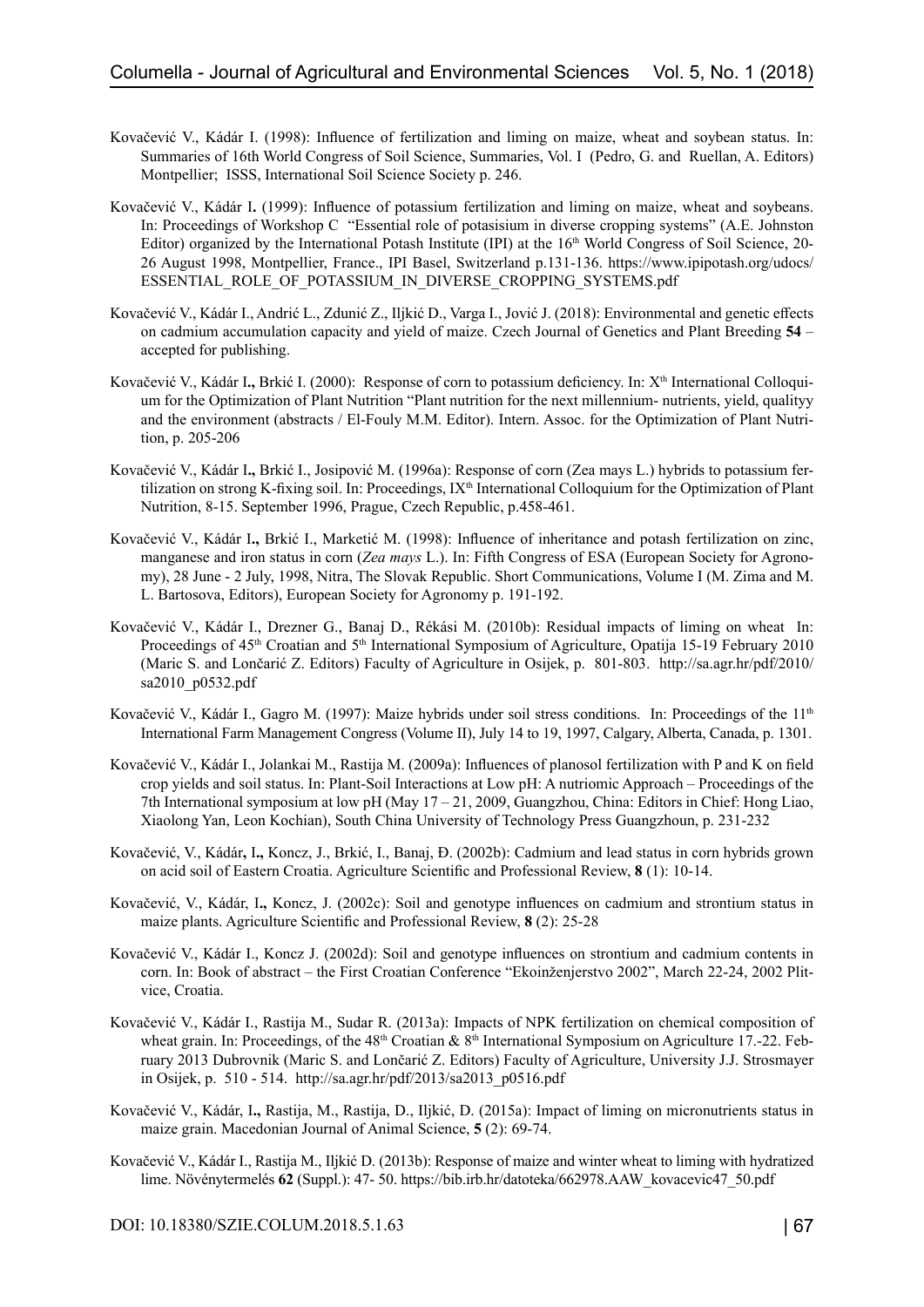- Kovačević V., Kádár I., Zdunić Z. (1996b): Influence of genotype and potassium on sulphur status in maize plants. In: Book of Abstracts - XVII<sup>th</sup> Conference (Maize and sorghum section) of EUCARPIA, October 20-25, 1996, Thessaloniki, Greece, p. 74.
- Kovačević V., Kádár I., Rastija M., Rastija D., Iljkić D. (2015b): Impact of liming on micronutrients status in maize grain. In: Book of Abstracts, Workshop on food science, technology and nutrition "Innovative technologies for advanced food processing and nutrition towards better health ". Congress center Ohrid 29-30 May 2015, Macedonia (Menkovska M. editor) Ss. Cyril and Methodius University, Skopje and St. Klement University of Ohrid, Bitola, Macedonia. p.54.
- Kovačević V., Kovačević J., Lalić A., Banaj Dj., Kádár I. (2009b): Phosphorus impacts on grain yield and quality of malting barley. In: V. Novenytermelesztesi Tudomanyos Nap; Novenyteresztes: Gazdalkodas – Klimavaltozas - Tarsadalom (5<sup>th</sup> Crop Production Science Day; Crop Production: Farming - Climate Change – Society), November 19, 2009, Keszthely (Hoffman Sandor Ed), Akademia Kiado Budapest, p. 249-252.
- Kovačević V., Lončarić Z. Kádár I**.** (2014): Use waste of sugar factory in function of yield increases and sustainable agriculture. In: Soil 2014 - Integrated Meeting Planning and Land Use and Landfills in Terms of Sustainable Development and New Remediation Technologies SOIL 2014, Zrenjanin, 12-13 May 2014, (Editors Cokic Z. and Tanasijevic Lj.). Association for the Development and Using Soil and Landfills, Beograd. [https://bib.irb.hr/datoteka/740068.kovacevic\\_1504\\_zrenjanin.docx](https://bib.irb.hr/datoteka/740068.kovacevic_1504_zrenjanin.docx)
- Kovačević V., Lončarić Z., Kádár I., Petošić D., Andrić L. (2010c): Phosphorus fertilization impacts on maize yield and nutritional status with emphasis on P and Zn in leaves and grain. In: Proceedings of  $19<sup>th</sup>$  World Congress of Soil Science, Soil Solutions for a Changing World (Gilkes R.J., Prakongkep N Editors), ISBN 978-0-646-53783-2, 1-6 August 2010, Brisbane, Australia. Publisher IUSS (Published on DVD) p. 178-181.
- Kovačević V., Petošić D., Kádár I. (2010d): Impacts of ameliorative phosphorus and potassium fertilization on mobile cadmium status in soil. In: Book of Abstracts, International Conference on Soil Fertility and Soil Productivity, 17-20 March 2010 Berlin, Humboldt-Universitaet zu Berlin (Editor W., Burghardt), p. 174.
- Kovačević V., Šimić D., Lončarić Z., Kádár I. (2012): Hereditary and environmental effects on cadmium status in maize plants. In: Safe Food - Proceedings of 16th International Eco-Conference (Aleksic N., Editor), 26 - 29 Sept. 2012, Novi Sad, Serbia, Ecological Movement of Novi Sad, p. 87-96.
- Kovačević V., Šimić D., Kádár I., Knežević D., Lončarić Z. (2011a): Genotype and liming effects on cadmium concentrations in maize. In: Book of Abstracts IV Symposium of the Section of the Breeding of Organismsm of the Serbian Genetic Society (Berenji J., Mladenovic Drinic S., Konstantinov K. Editors). Kladovo (Serbia) October 2-6 2011, Serbian Genetic Society Belgrade p. 21. [http://oplemenjivanje.com/oplemenjivanje/](http://oplemenjivanje.com/oplemenjivanje/wp-content/uploads/2012/01/Zbornik-apstrakata1.pdf) [wp-content/uploads/2012/01/Zbornik-apstrakata1.pdf](http://oplemenjivanje.com/oplemenjivanje/wp-content/uploads/2012/01/Zbornik-apstrakata1.pdf)
- Kovačević V., Šimic D., Kádár I., Knežević D., Lončarić Z. (2011b): Genotype and liming effects on cadmium concentration in maize (*Zea mays* L.), Genetika, **43** (3): 607-615. [http://www.dgsgenetika.org.rs/abstrakti/](http://www.dgsgenetika.org.rs/abstrakti/vol43no3_rad18.pdf) [vol43no3\\_rad18.pdf](http://www.dgsgenetika.org.rs/abstrakti/vol43no3_rad18.pdf)
- Lončarić, Z., Ivezić, V., Jurković, Z., Eđed, A., Kádár, I. (2011a): Heavy metals in agroecosystem. nvironmentally Acceptable Production of Safe Quality Food: book of abstracts (Kralik, Gordana, Editor). Osijek, University J. J. Strossmayer in Osijek, p. 19-20.
- Lončarić Z., Ivezić V., Kovačević V., Kádár I., Popović B., Karalić K., Rastija D. (2012a): Heavy metals in agricultural soils of eastern Croatia. In: Safe Food - Proceedings of 16th International Eco-Conference (Aleksic N., Editor), 26 - 29 Sept. 2012, Novi Sad, Serbia, Ecological Movement of Novi Sad, p. 155-164.
- Lončarić Z., Kádár I**.,** Jurković Z., Kovačević V., Popović B., Karalić K. (2012b): Heavy metals from field to table / Teški metali od polja do stola. In: Proceedings of the 47<sup>th</sup> Croatian and 7<sup>th</sup> International Symposium on Agriculture, Opatija, Croatia Faculty of Agriculture in Osijek, (Pospisil M. Editor) p. 14–23.
- Lončarić Z., Rastija D., Kádár I., Kovačević V. (2012c): Effects of liming on cadmium concentrations in the field crops. In: Compedium of Abstracts, 8<sup>th</sup> International Symposium on PSILPH (Plant-Soil Interactions at Low pH) 2012, 18-22. Oct. 2012. Bengaluru, India, (Editors Prakash N. B., Parama Ramakrishna V. R., Satish A., et al.), University of Agricultural Sciences, Bengaluru, India. p. 234-235.